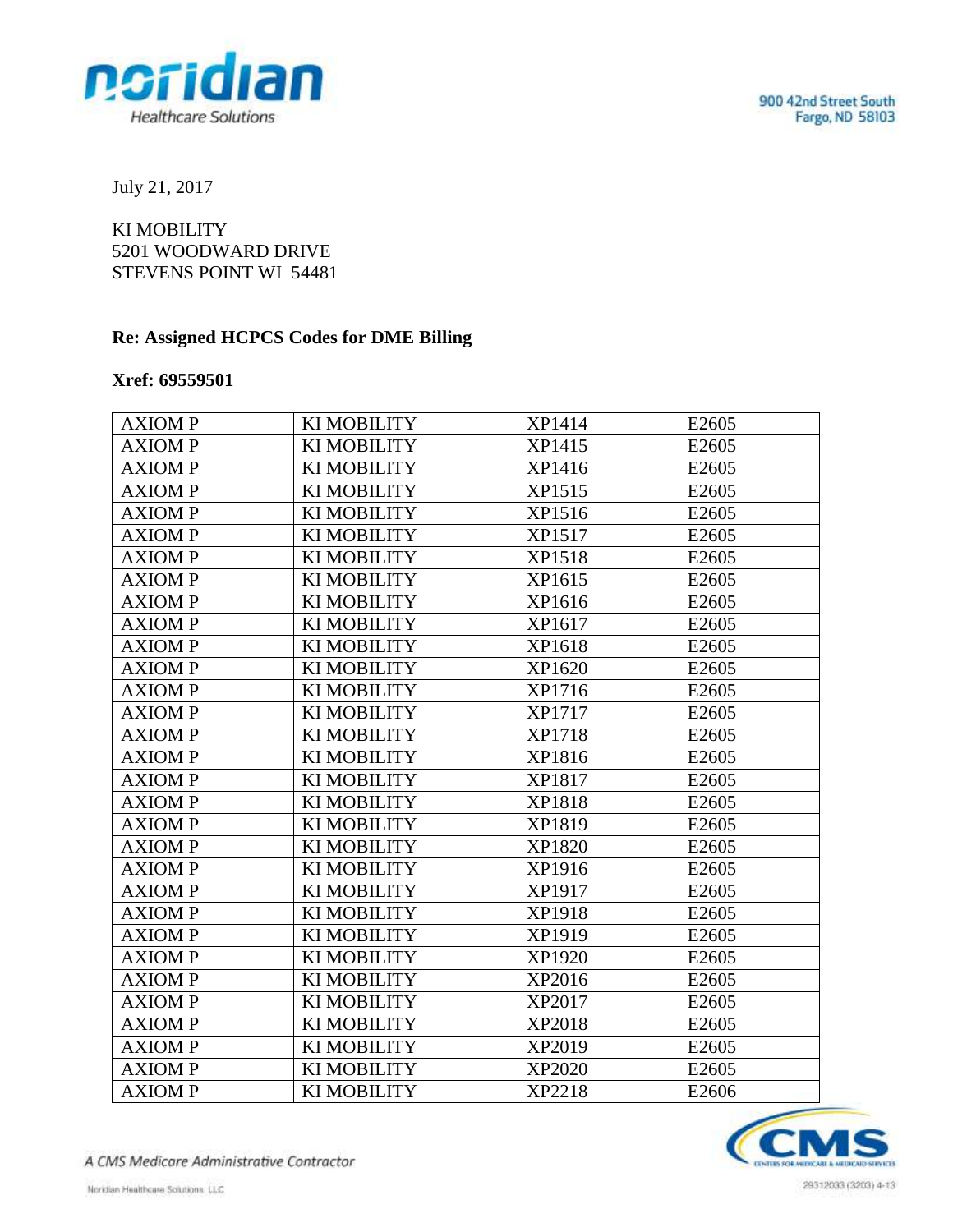| <b>AXIOMP</b> | KI MORILITY<br>AI MUDILI I | <b>VD2220</b><br>2220<br>$\overline{A}$ | E2606 |
|---------------|----------------------------|-----------------------------------------|-------|
|---------------|----------------------------|-----------------------------------------|-------|

Dear Thomas Whelan:

The Pricing, Data Analysis, and Coding (PDAC) contractor has reviewed the product(s) listed above and has approved the listed Healthcare Common Procedure Coding System (HCPCS) code(s) for billing the four Durable Medical Equipment Medicare Administrative Contractors (DME MACs).

The PDAC Contractor provides coding assistance to manufacturers to ensure proper coding of Durable Medical Equipment, Prosthetics, Orthotics, and Supplies **(**DMEPOS). The PDAC publishes coding decisions based on the coding guidelines established by the Local Coverage Determinations (LCDs) and associated Policy Articles and any related Advisory Articles established by the DME MACs. All products submitted to the PDAC for a coding verification review are examined by coders and professionals following a formal, standardized process.

The PDAC has reviewed the above listed product(s). Based on this review and application of DME MAC policy, the HCPCS code(s) listed below should be used when billing the DME MAC<sub>s</sub>:

## **E2605** - POSITIONING WHEELCHAIR SEAT CUSHION, WIDTH LESS THAN 22 INCHES, ANY DEPTH

## **E2606** - POSITIONING WHEELCHAIR SEAT CUSHION, WIDTH 22 INCHES OR GREATER, ANY DEPTH

This decision applies to the application we received on May 12, 2017. If information submitted in that application has changed or were to change, it could impact our decision. Therefore, a new application would need to be submitted for HCPCS coding verification review. The coding assigned in this decision letter will be available on the Product Classification List (PCL) on the Durable Medical Equipment Coding System (DMECS) within ten (10) working days from the letter's date. The DMECS can be accessed on the PDAC website, www.dmepdac.com. Please take the time to verify that this coding decision is correctly reflected in DMECS.

If you disagree with this decision, you may request a reconsideration within 45 days of the letter's date and provide evidence to substantiate a reconsideration of PDAC's original coding determination. To request a reconsideration, complete the Reconsideration Request form located on the PDAC website at https://www.dmepdac.com/review/requesting.html. If your request for a reconsideration is made after the 45-day time frame, it will require a new application and documentation to support the request.

It is the responsibility of manufacturers and distributors to notify the PDAC immediately of any changes involving their products, as listed on the PCL on DMECS. Further information for requesting updates to the PCL can be found on the PDAC website at https://www.dmepdac.com/review/notifying.html. It is also the responsibility of manufacturers